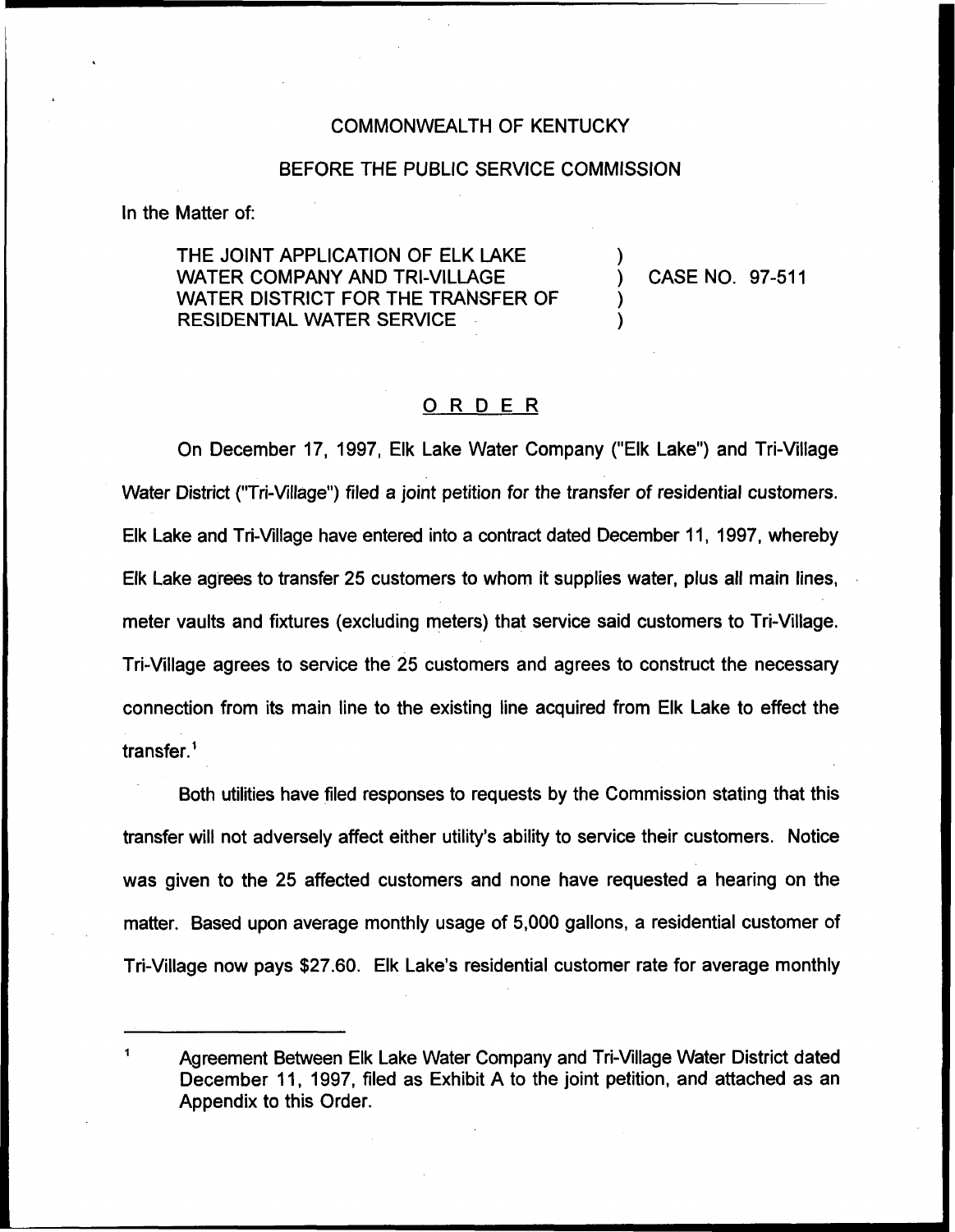usage of 5,000 gallons is \$27.35. The proposed change in rates will result in a rate increase of 25 cents per average monthly usage.

Tri-Village stated in the application that the transferred customers will be charged Tri-Village's tariffed. rate "as currently filed with the Commission." 807 KAR 5:011, Section 11, requires the acquiring utility to adopt the rates of the former utility. However, the Commission may upon application and for good cause grant deviations from this regulation. 807 KAR 5:011, Section 14. The Commission finds that upon the application filed herein good cause exists and that 807 KAR 5:011, Section 11, should not apply in this case.

The Commission finds that the utilities affected have agreed to the transfer, that no hearing is necessary, and that the record shows the transfer is in the public interest.

IT IS THEREFORE ORDERED that:

1. The transfer of the mains, lines, fixtures and 25 customers as contained in the Agreement of December 11, 1997 is approved.

2. The requirement that the acquiring utility adopt the rates, rules, and classification of the former utility is set aside herein and Tri-Village shall apply its tariff as filed with the Commission to the acquired customers.

3. Tri-Village shall notify the Commission of the completion of the connection to the line acquired from Elk Lake prior to commencement of service.

4. Within 60 days of the transfer of Elk Lake's assets and customers, Tri-Village shall file with the Commission the journal entries recording the transaction.

-2-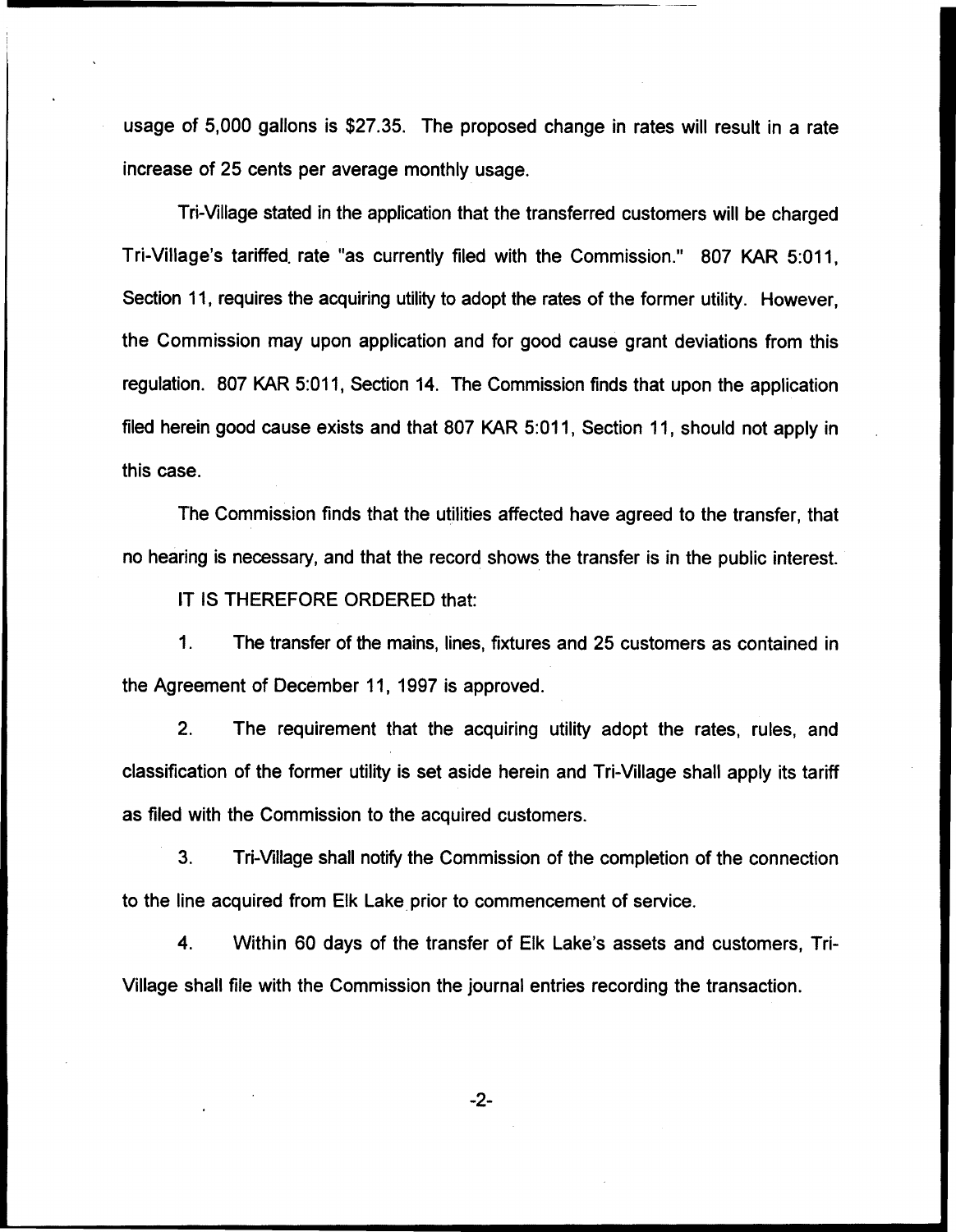Done at Frankfort, Kentucky, this 17th day of February, 1998.

PUBLIC SERVICE COMMISSION<br>
<u>S. Q. Yelfon</u><br>Chairman

Chairma

Commissioner

ATTEST: Executive Director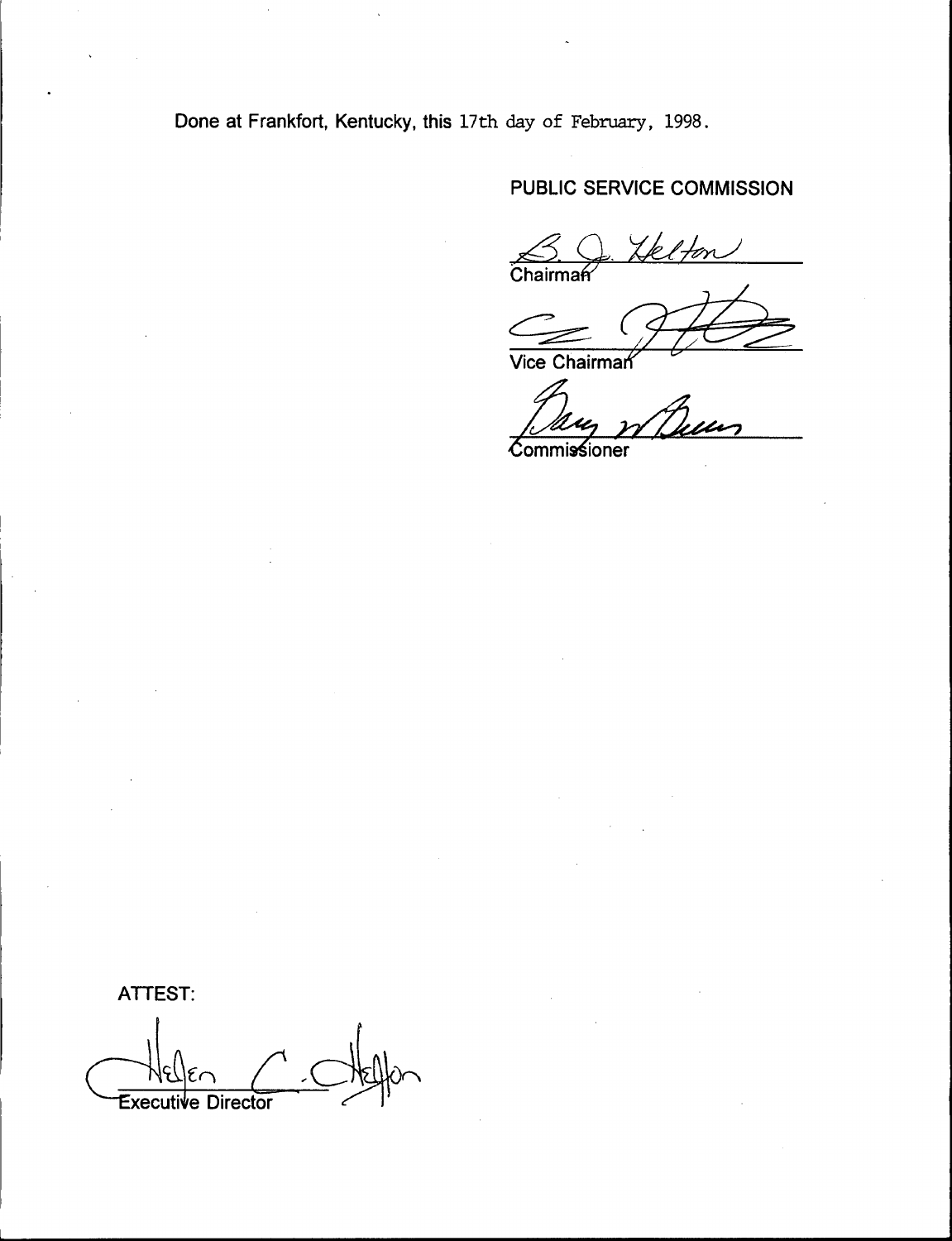#### APPENDIX

AN APPENDIX TO AN ORDER OF THE KENTUCKY PUBLIC SERVICE COMMISSION IN CASE NO. 97-511 DATED FEBRUARY 17, 1998

## **Agreement**

Elk Lake Property Owners Association dba Elk Lake Water Company (Elk Lake) and Tri-Village Water District (Tri-Village). In consideration of the mutual promises contained herein, the parties agree as follows:

 $\mathbf{I}$ . The parties will jointly petition the Kentucky Public Service Commission (PSC) for approval to transfer from Elk Lake to Tri-Village the rights and responsibilities to provide water service to 25 current customers and all future customers residing or located outside the boundaries of the Elk Lake Resort, Owen County, Kentucky. A list of the 25 current customers is attached as Schedule A.

 $2.$ The transfer will include all main lines, meter vaults, and related fixtures (excluding meters) presently in position to service the current customers. All such lines, vaults, and fixtures are transferred as-is. Tri-Village will remove and return to Elk Lake the existing meters and install replacement meters of its choice.

 $3<sub>1</sub>$ As soon as practicable after the PSC's approval of the transfer, Tri-Village will install a connection from its main line at some point along Highway 227 in Owen County to the existing line being serviced by Elk Lake. Upon the completion of any necessary tests or further certifications. Tri-Village will commence water service and verify the closing of the valve exiting Elk Lake.

 $\overline{4}$ . Tri-Village releases Elk Lake from all further responsibilities for service to the existing and future customers covered by this Agreement.

This Agreement shall be binding upon the parties, their successors and assigns.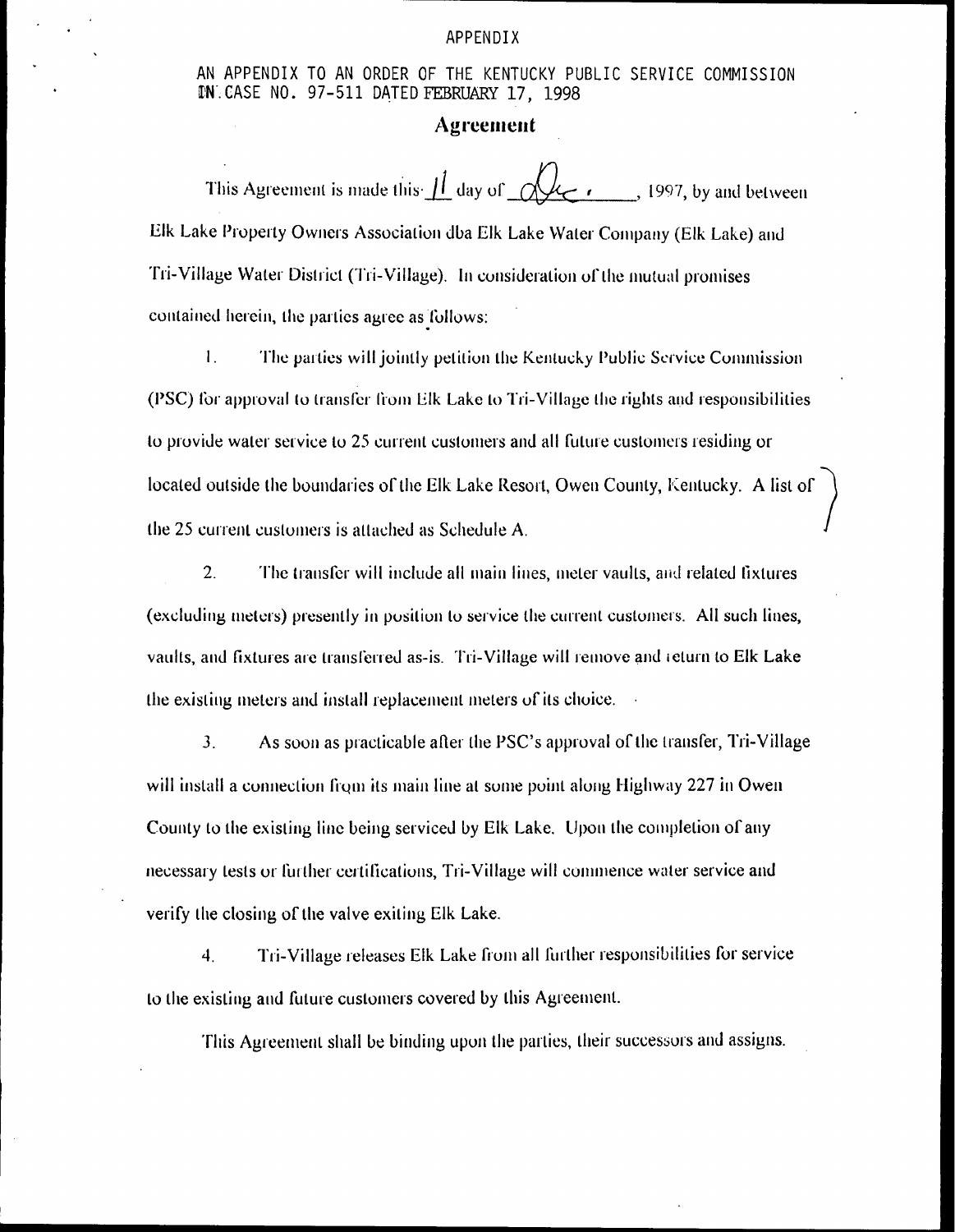This Agreement shall be enforced under the laws of the Commonwealth of Kentucky.

This is the entire Agreement of the parties. Any changes or amendments must be contained in a writing signed by both parties.

IN WITNESS WHEREOF the parties have set their hands on the date first set forth above:

## ELK LAKE PROPERTY OWNERS **ASSOCIATION**

 $Bv$ Title:

# TRI-VILLAGE WATER DISTRICT

 $\mathbf{B}$ Title: